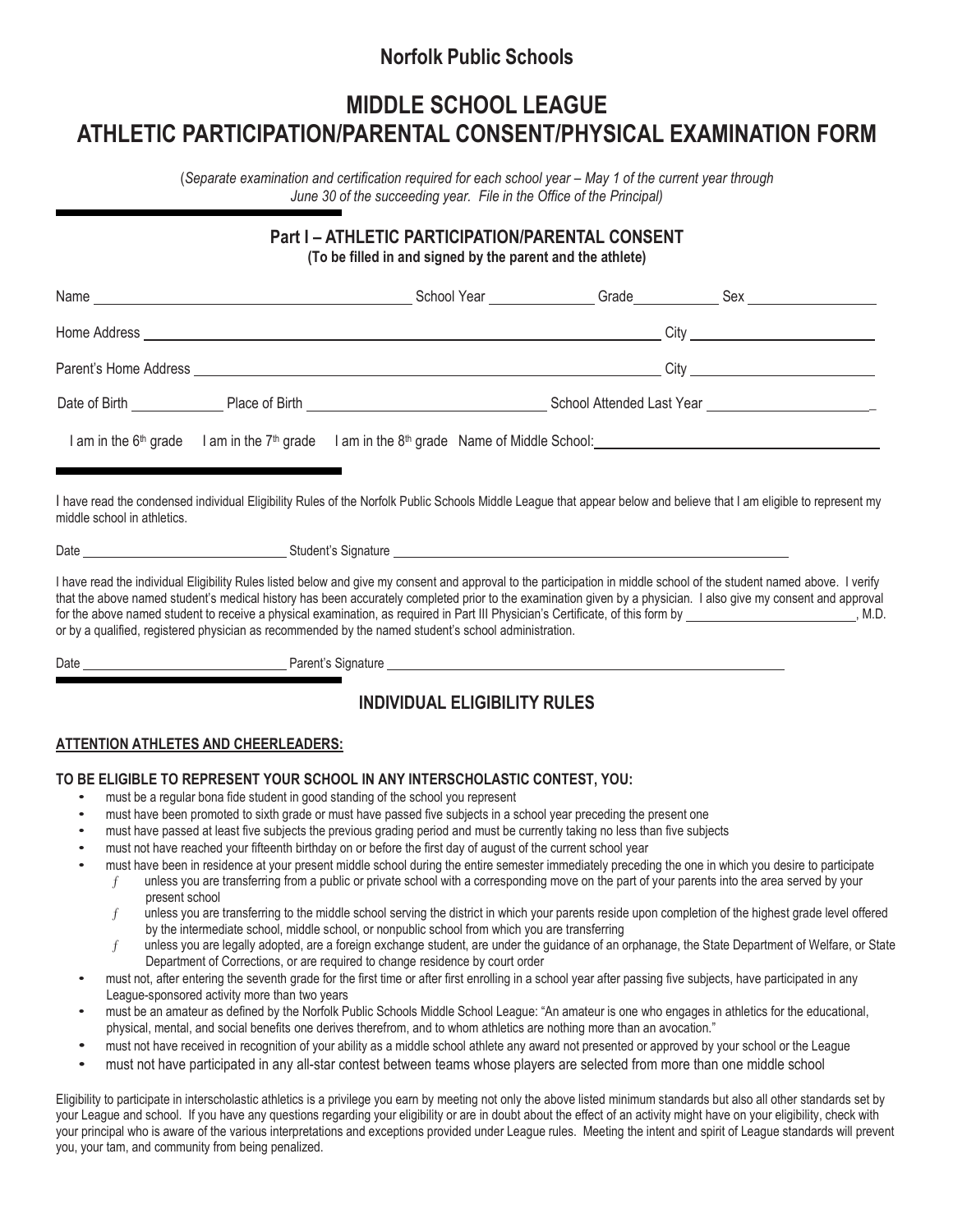#### **PART II - - MEDICAL HISTORY**

This form must be completed by parent or guardian prior to the physical examination and should be taken with the physical examination form for review by the physician during the examination.

| <b>YES</b> | NO. | 1.  | Have you ever had any of the following?<br>Please explain any YES answers                                                                                  |  |
|------------|-----|-----|------------------------------------------------------------------------------------------------------------------------------------------------------------|--|
|            |     |     |                                                                                                                                                            |  |
|            |     |     |                                                                                                                                                            |  |
|            |     |     |                                                                                                                                                            |  |
|            |     |     |                                                                                                                                                            |  |
|            |     |     |                                                                                                                                                            |  |
|            |     |     |                                                                                                                                                            |  |
|            |     |     |                                                                                                                                                            |  |
|            |     |     |                                                                                                                                                            |  |
|            |     |     |                                                                                                                                                            |  |
|            |     | 2.  | Have you ever fainted or passed out?                                                                                                                       |  |
|            |     | 3.  |                                                                                                                                                            |  |
|            |     | 4.  |                                                                                                                                                            |  |
|            |     | 5.  | Have you ever had to stop running after $\frac{1}{4}$ to $\frac{1}{2}$<br>miles for chest pain or shortness of breath? ___________________________________ |  |
|            |     | 6.  | A. Have you ever had significant allergies to:                                                                                                             |  |
|            |     |     |                                                                                                                                                            |  |
|            |     |     |                                                                                                                                                            |  |
|            |     |     |                                                                                                                                                            |  |
|            |     |     |                                                                                                                                                            |  |
|            |     |     | B. Do you have prescription for use of:                                                                                                                    |  |
|            |     |     |                                                                                                                                                            |  |
|            |     |     | C. Do you have asthma?                                                                                                                                     |  |
|            |     |     |                                                                                                                                                            |  |
|            |     | 7.  |                                                                                                                                                            |  |
|            |     | 8.  | Have you had any illnesses lasting a week or more<br>such as mononucleosis, etc.?                                                                          |  |
|            |     | 9.  | Have you had any blood disorders, including sickle                                                                                                         |  |
|            |     | 10. | Has any family member had a heart attack, hear problems or                                                                                                 |  |
|            |     | 11. | Do you wear contact lenses, eyeglasses or dental                                                                                                           |  |
|            |     | 12. | Do you have any missing or non-functioning organs                                                                                                          |  |
|            |     | 13. | Menstrual History:                                                                                                                                         |  |
|            |     | 14. | Do you have any other significant health problems? _____________________________                                                                           |  |
|            |     | 15. |                                                                                                                                                            |  |
|            |     | 16. |                                                                                                                                                            |  |
|            |     |     |                                                                                                                                                            |  |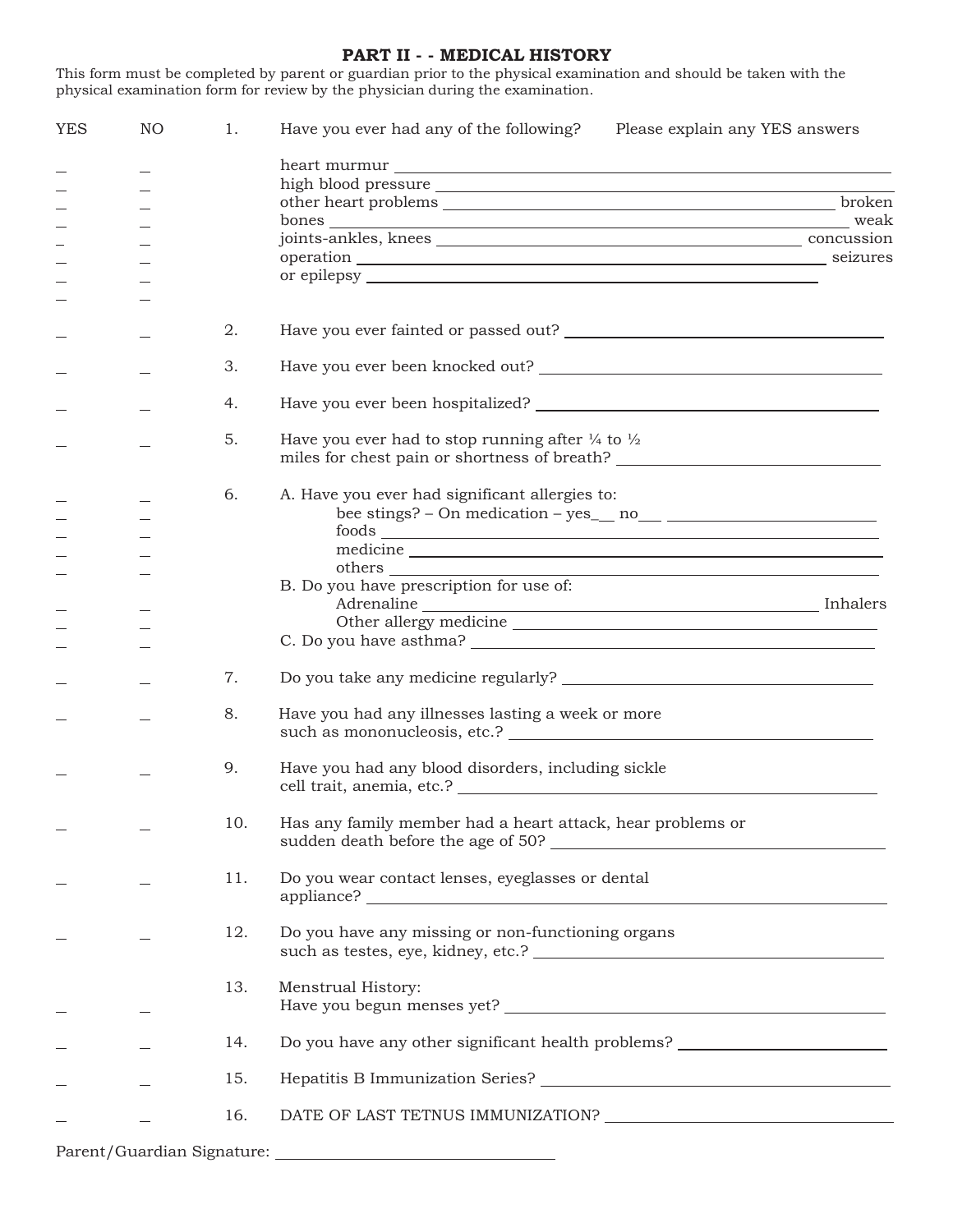**PART III - - PHYSICAL EXAMINATION** (To be completed and signed by examining physician)

|                                                                                                                                                                                                                                                                                                                                                                                                                                                                                                                                                                                                            | HEIGHT NEIGHT NEIGHT NEIGHT SEX AGE                                                                                                                                                                                                        |
|------------------------------------------------------------------------------------------------------------------------------------------------------------------------------------------------------------------------------------------------------------------------------------------------------------------------------------------------------------------------------------------------------------------------------------------------------------------------------------------------------------------------------------------------------------------------------------------------------------|--------------------------------------------------------------------------------------------------------------------------------------------------------------------------------------------------------------------------------------------|
| *Tanner Stage or Maturation Index _____________BP                                                                                                                                                                                                                                                                                                                                                                                                                                                                                                                                                          | (Exercise)<br>(Recovery)                                                                                                                                                                                                                   |
| *Vision:<br>Uncorrected $(L)$ $(R)$ Both                                                                                                                                                                                                                                                                                                                                                                                                                                                                                                                                                                   |                                                                                                                                                                                                                                            |
|                                                                                                                                                                                                                                                                                                                                                                                                                                                                                                                                                                                                            |                                                                                                                                                                                                                                            |
|                                                                                                                                                                                                                                                                                                                                                                                                                                                                                                                                                                                                            |                                                                                                                                                                                                                                            |
|                                                                                                                                                                                                                                                                                                                                                                                                                                                                                                                                                                                                            |                                                                                                                                                                                                                                            |
| $\textbf{Nose} \textcolor{red}{\overbrace{\text{Nose}}}\textcolor{red}{\overbrace{\text{Nose}}}\textcolor{red}{\overbrace{\text{Nose}}}\textcolor{red}{\overbrace{\text{Nose}}}\textcolor{red}{\overbrace{\text{Nose}}}\textcolor{red}{\overbrace{\text{Nose}}}\textcolor{red}{\overbrace{\text{Nose}}}\textcolor{red}{\overbrace{\text{Nose}}}\textcolor{red}{\overbrace{\text{Nose}}}\textcolor{red}{\overbrace{\text{Nose}}}\textcolor{red}{\overbrace{\text{Nose}}}\textcolor{red}{\overbrace{\text{Nose}}}\textcolor{red}{\overbrace{\text{Nose}}}\textcolor{red}{\overbrace{\text{Nose}}}\textcolor$ |                                                                                                                                                                                                                                            |
|                                                                                                                                                                                                                                                                                                                                                                                                                                                                                                                                                                                                            |                                                                                                                                                                                                                                            |
| $\begin{tabular}{c} \bf ~ {\bf Teeth} \end{tabular}$                                                                                                                                                                                                                                                                                                                                                                                                                                                                                                                                                       |                                                                                                                                                                                                                                            |
|                                                                                                                                                                                                                                                                                                                                                                                                                                                                                                                                                                                                            | Lab:                                                                                                                                                                                                                                       |
| $\begin{minipage}[c]{0.9\linewidth} \textbf{Lymphatic} \begin{tabular}{ c c c } \hline \multicolumn{3}{ c }{\textbf{Lymphatic}} \end{tabular} \end{minipage} \end{minipage} \caption{Example of the number of different values of the number of times.} \label{fig:ex1}$                                                                                                                                                                                                                                                                                                                                   |                                                                                                                                                                                                                                            |
|                                                                                                                                                                                                                                                                                                                                                                                                                                                                                                                                                                                                            |                                                                                                                                                                                                                                            |
|                                                                                                                                                                                                                                                                                                                                                                                                                                                                                                                                                                                                            |                                                                                                                                                                                                                                            |
|                                                                                                                                                                                                                                                                                                                                                                                                                                                                                                                                                                                                            |                                                                                                                                                                                                                                            |
| Genitalia/hernia                                                                                                                                                                                                                                                                                                                                                                                                                                                                                                                                                                                           |                                                                                                                                                                                                                                            |
| Peripheral pulses ___________________________*WHEN MEDICALLY INIDICATED                                                                                                                                                                                                                                                                                                                                                                                                                                                                                                                                    |                                                                                                                                                                                                                                            |
| his/her participation in athletics.<br>Full Participation<br>No Participation                                                                                                                                                                                                                                                                                                                                                                                                                                                                                                                              | I have reviewed the data above, reviewed his/her medical history form and make the following recommendations for<br>Limited Participation<br>Needs Additional Evaluation                                                                   |
| <u> 1980 - Johann Barn, amerikan bestemanns og bestemannsnafnar og store og store og store og store og store og s</u>                                                                                                                                                                                                                                                                                                                                                                                                                                                                                      |                                                                                                                                                                                                                                            |
| Any recommendations or concerns on such items as:                                                                                                                                                                                                                                                                                                                                                                                                                                                                                                                                                          |                                                                                                                                                                                                                                            |
|                                                                                                                                                                                                                                                                                                                                                                                                                                                                                                                                                                                                            |                                                                                                                                                                                                                                            |
|                                                                                                                                                                                                                                                                                                                                                                                                                                                                                                                                                                                                            |                                                                                                                                                                                                                                            |
|                                                                                                                                                                                                                                                                                                                                                                                                                                                                                                                                                                                                            |                                                                                                                                                                                                                                            |
|                                                                                                                                                                                                                                                                                                                                                                                                                                                                                                                                                                                                            | Address and the contract of the contract of the contract of the contract of the contract of the contract of the contract of the contract of the contract of the contract of the contract of the contract of the contract of th<br>City/Zip |
|                                                                                                                                                                                                                                                                                                                                                                                                                                                                                                                                                                                                            |                                                                                                                                                                                                                                            |